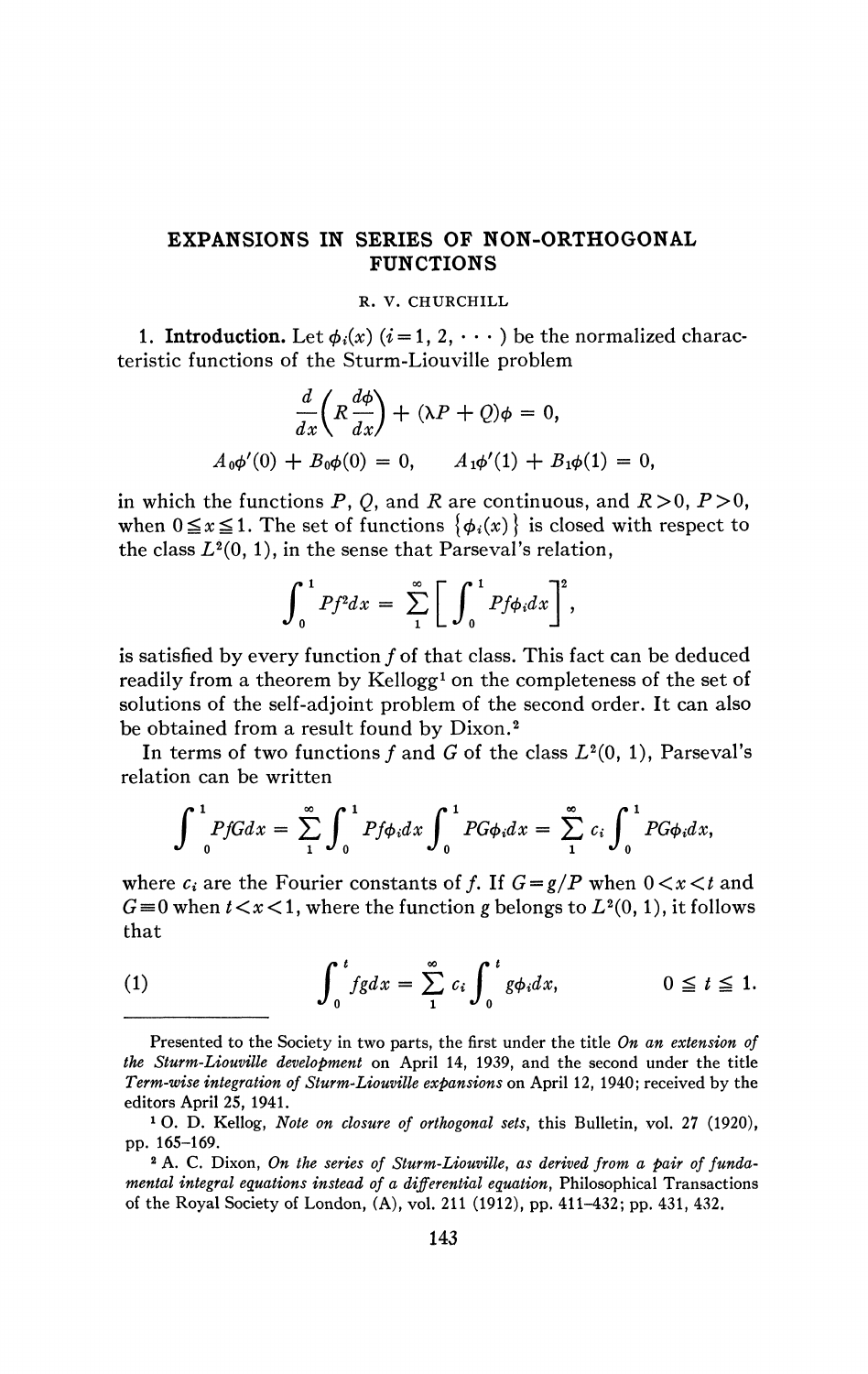The convergence of this series is uniform with respect to  $t$  ( $0 \le t \le 1$ ). For, according to Cauchy's inequality,

$$
\bigg|\sum_{m}^{n} c_i \int_0^t g \phi_i dx \bigg| \leq \bigg[\sum_{m}^{n} c_i^2 \sum_{m}^{n} \bigg(\int_0^t g \phi_i dx \bigg)^2\bigg]^{1/2}, \qquad n > m.
$$

But the Parseval relation is true for the function  $G$ , so that

$$
\sum_{1}^{\infty} \bigg( \int_{0}^{t} g \phi_{i} dx \bigg)^{2} = \int_{0}^{t} \frac{g^{2}}{P} dx \leq \int_{0}^{1} \frac{g^{2}}{P} dx.
$$

Since the series  $\sum_{{\bf i}}^{\infty} c_{{\bf i}}^2$  converges, the uniform convergence of the series in (1) becomes apparent.

Hence the generalized Fourier series  $\sum_i^{\infty}c_i\phi_i(x)$  corresponding to f can *be multiplied by g and integrated term by term to give the uniformly convergent representation* (1).

It is our purpose to use this integration process to derive an expansion in series of the characteristic functions of the following problem :

(2) 
$$
y'' + (\lambda + q)y = 0,
$$

$$
a_0 y(0) + y'(0) - b_0 y''(0) = 0,
$$

$$
a_1 y(1) + y'(1) + b_1 y''(1) = 0,
$$

in which the function *q* is continuous in the interval (0, 1); the *a's*  and b's are constants, and  $b_0 \ge 0$ ,  $b_1 \ge 0$ . Problems of this type arise in a variety of boundary problems in partial differential equations.<sup>3</sup>

In view of the differential equation, the boundary conditions can be written

(3) 
$$
y'(0) + [a_0 + b_0 q(0) + b_0 \lambda] y(0) = 0,
$$

$$
y'(1) + [a_1 - b_1 q(1) - b_1 \lambda] y(1) = 0,
$$

thus showing how the parameter  $\lambda$  is involved in those conditions.<sup>4</sup> If  $\lambda_i$  and  $\lambda_j$  are two distinct characteristic numbers of the system (2), and  $y_i$ ,  $y_j$  the corresponding characteristic functions, it follows by a familiar procedure that

<sup>3</sup> See, for example, R. E. Langer, *A problem in diffusion or in the flow of heat for a solid in contact with a fluid,* Tôhoku Mathematical Journal, vol. 35 (1932), pp. 260- 275; S. Timoshenko, *Vibration Problems in Engineering,* 1928, pp. 209, 217. Expansion theorems for the case  $q=0$  will be found in the first of these references; also see A. Kneser, *Integralgleichungen,* 1922, pp. 117-121.

<sup>4</sup> Theories have been developed, under hypotheses that are quite different from those with which we are concerned here, applying to general boundary value problems which have the form (2) as a special case. See, for instance, W. T. Reid, American Journal of Mathematics, vol. 54 (1932), pp. 769-790, and J. Tamarkin, Mathematische Zeitschrift, vol. 27 (1927), pp. 1-54.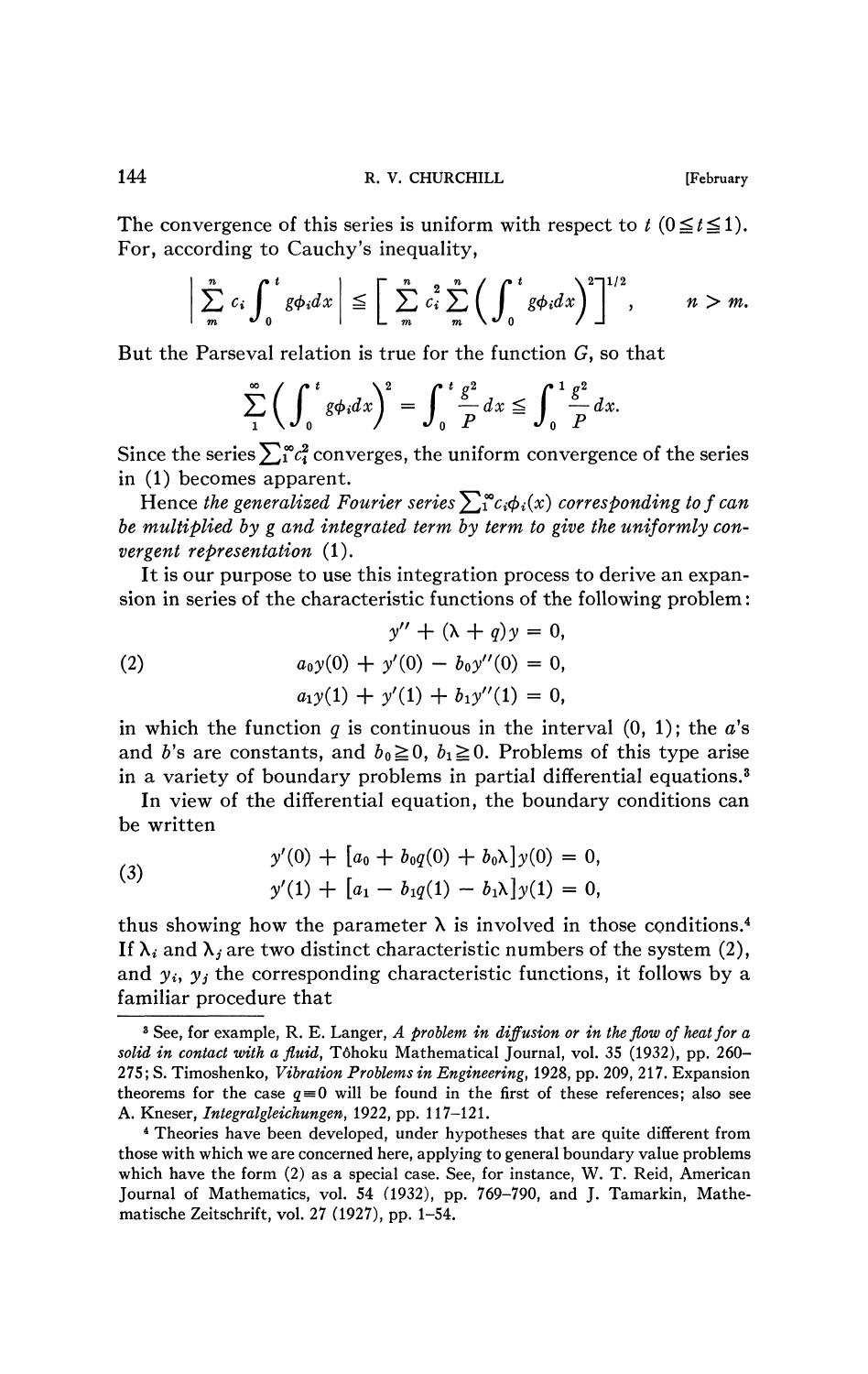(4) 
$$
\frac{d}{dx}(y_iy_i' - y_iy_j') = (\lambda_i - \lambda_i)y_iy_j.
$$

Hence, in view of (3), the characteristic functions of (2) satisfy the modified orthogonality relation

$$
(5) \tB(y_i, y_j) = 0, \t i \neq j,
$$

where

$$
B(y_i, y_j) = \int_0^1 y_i y_j dx + b_0 y_i(0) y_j(0) + b_1 y_i(1) y_j(1).
$$

2. An associated Sturm-Liouville problem. Since  $b_0 \ge 0$  and  $b_1 \ge 0$ , problem (2) has an infinite set of real characteristic numbers  $\lambda_i$  $(i=0, 1, 2, \dots; \lambda_0 < \lambda_1 < \lambda_2 < \dots$ , and the corresponding characteristic function  $y_i$  has exactly i zeros in the interval  $0 < x < 1$ .<sup>5</sup> According to the conditions (3), none of the functions vanishes at either boundary. We assume henceforth that the sign of  $y_0(x)$  has been so adjusted that  $y_0>0$  when  $0 \le x \le 1$ .

Now let the functions  $Y_i$  be defined as follows:

$$
Y_i(x) = \frac{d}{dx} \left[ \frac{y_i(x)}{y_0(x)} \right], \qquad i = 1, 2, \cdots.
$$

Then, in view of (4),

$$
\frac{d}{dx}\left(y_0^2Y_i\right)=(\lambda_0-\lambda_i)y_0y_i,
$$

and therefore

(6) 
$$
\frac{d}{dx} \left[ \frac{1}{y_0^2} \frac{d}{dx} (y_0^2 Y_i) \right] + (\lambda_i - \lambda_0) Y_i = 0.
$$

Replacing  $y'_i$  by  $y_0Y_i + y'_0y_i/y_0$  and  $y''_i$  by  $y_0Y'_i + 2y'_0Y_i + y'_0y_i/y_0$ in the first boundary condition

$$
a_0y_i(0) + y_i'(0) - b_0y_i''(0) = 0,
$$

we find that the resulting coefficient of  $y_i(0)$  is  $[a_0y_0(0) + y_0'(0)$  $-b_0y_0''(0)/y_0(0)$ . This vanishes because  $y_0$  satisfies the boundary condition. Proceeding in the same way to express the second boundary condition of (2) in terms of  $Y_i$ , and rewriting the differential equation (6), we find that the functions  $Y_i(x)$   $(i = 1, 2, \cdots)$  are the

<sup>6</sup> See, for instance, E. L. Ince, *Ordinary Differential Equations,* 1927, pp. 231-235.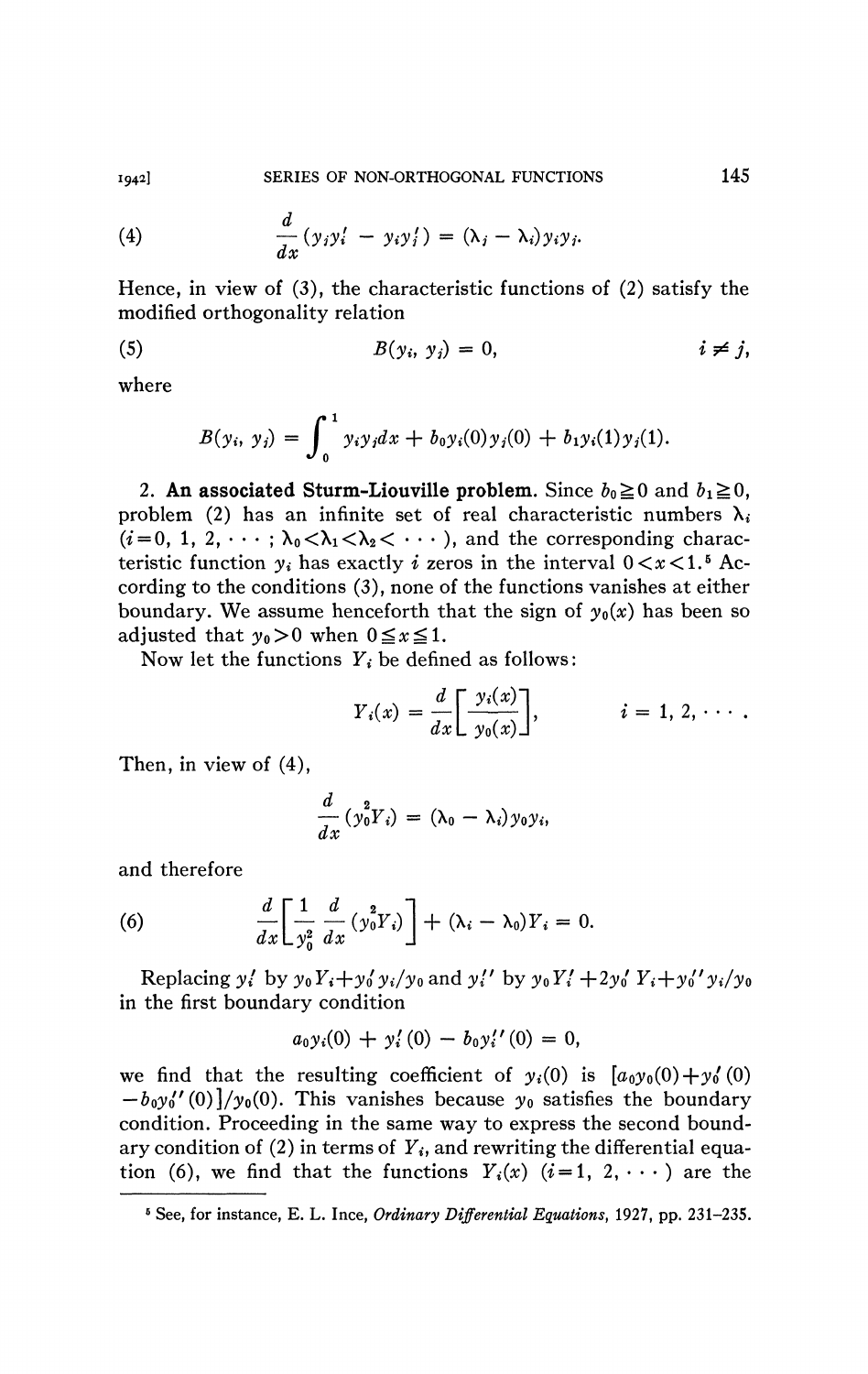characteristic functions of the following Sturm-Liouville problem :

(7) 
$$
\frac{d}{dx}\left(y_0^2 \frac{dY_i}{dx}\right) + \left[\lambda_i y_0^2 - \lambda_0 y_0^2 - 2(y_0')^2 + 2y_0 y_0''\right]Y_i = 0,
$$

$$
b_0 y_0(0) Y_i'(0) - \left[y_0(0) - 2b_0 y_0'(0)\right]Y_i(0) = 0,
$$

$$
b_1 y_0(1) Y_i'(1) + \left[y_0(1) + 2b_1 y_0'(1)\right]Y_i(1) = 0.
$$

The characteristic numbers  $\lambda_1, \lambda_2, \cdots$  of problem (2) are clearly the characteristic numbers of (7) that correspond to the characteristic functions  $Y_1, Y_2, \cdots$ . Except possibly for  $\lambda_0$ , every characteristic number of (2) must also belong to this new system; but since all those of (7) are known to be real, all characteristic numbers of (2) must be real.

In order to show that  $Y_i(x)$  are the only characteristic functions of (7), let  $U(x)$  denote a solution corresponding to the value  $\mu$  of the parameter written as  $\lambda_i$  in (7). Let  $u(x)$  be defined as follows:

$$
u(x) = y_0(x) \bigg[ \int_0^x U(x) dx + C \bigg],
$$

where *C* is a constant yet to be determined. Since  $d(u/y_0)/dx = U$ , it is easily seen that

$$
\frac{u'' + (\mu + q)u}{y_0} = \frac{1}{y_0^2} \frac{d}{dx} (y_0^2 U) + (\mu - \lambda_0) \frac{u}{y_0}.
$$

The derivative of the second member of this equation is zero, accord<sup>-</sup> ing to (6) ; therefore

$$
u'' + (\mu + q)u = Ky_0,
$$

where *K* is some constant; also,

(8) 
$$
U' + 2 \frac{y_0'}{y_0} U + (\mu - \lambda_0) \left( \int_0^x U dx + C \right) = K.
$$

If  $\mu \neq \lambda_0$ , there is one value of *C* for which  $K = 0$ ; for if  $x = 0$  in (8),

$$
C = -\frac{1}{\mu - \lambda_0} \bigg[ U'(0) + 2 \frac{y'_0(0)}{y_0(0)} U(0) \bigg].
$$

By reversing the steps used to obtain the boundary conditions in  $(7)$ , we find that  $u(x)$  satisfies the boundary conditions of the original problem (2). Since  $u'' + (\mu + q)u = 0$  when *C* has the above value,  $\mu$  must be one of the characteristic numbers  $\lambda_i$  (i=1, 2,  $\cdots$ ) of (2).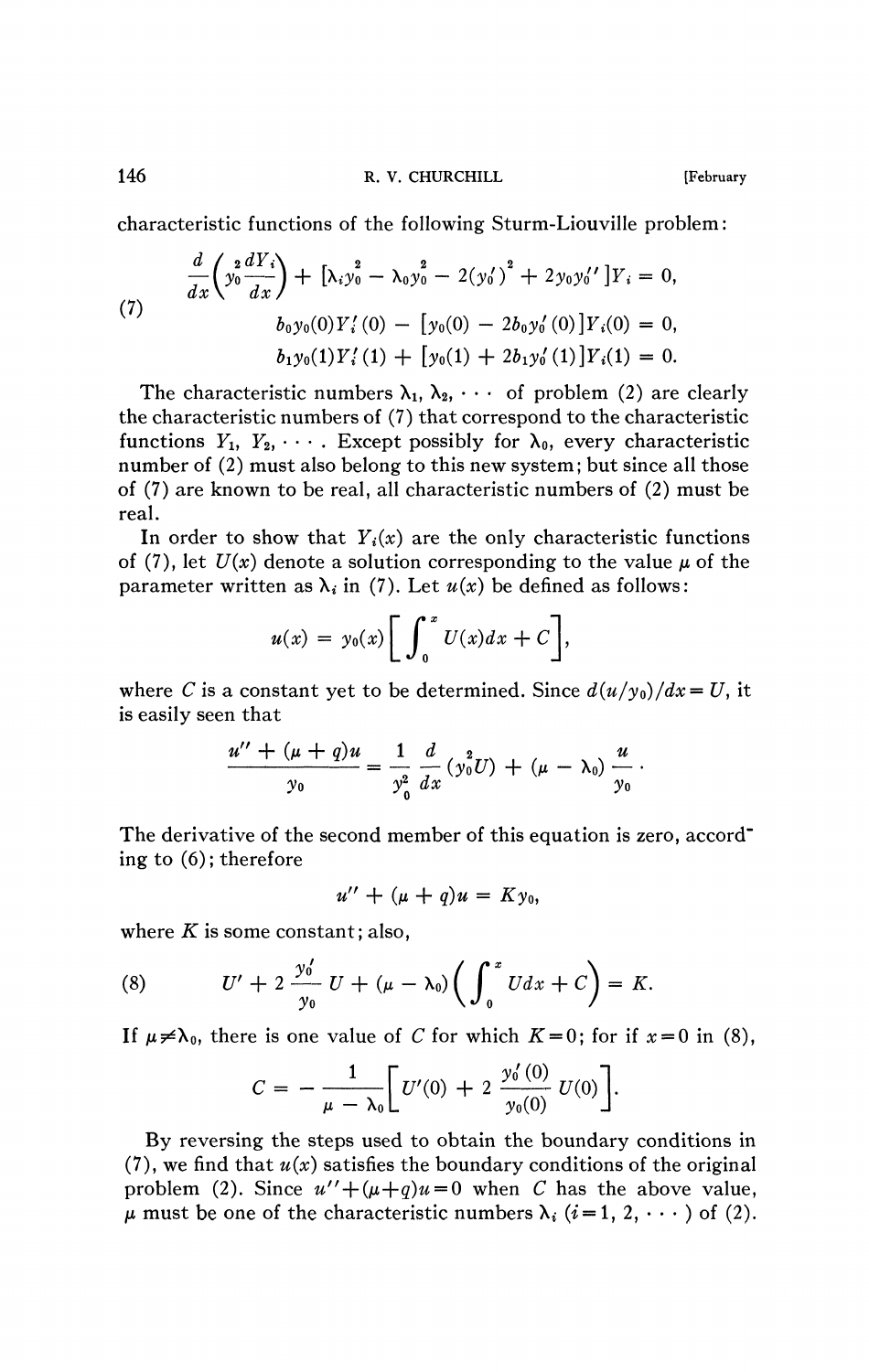Now suppose  $\mu = \lambda_0$ . Let the corresponding function *U* be denoted by  $U_0$ . According to (8),

(9) 
$$
U'_0(x) + 2 \frac{y'_0(x)}{y_0(x)} U_0(x) = U'_0(0) + 2 \frac{y'_0(0)}{y_0(0)} U_0(0).
$$

Since  $U_0$  satisfies the first boundary condition of (7), it follows that

$$
\frac{1}{y_0^2} \frac{d}{dx} (y_0^2 U_0) = \frac{U_0(0)}{b_0}
$$
 if  $b_0 \neq 0$ ,  
=  $U_0'(0)$  if  $b_0 = 0$ ,

and, after multiplying through by  $y_0^2$  and integrating, we obtain

(10)  

$$
y_0^2(1)U_0(1) = U_0(0)\left[y_0^2(0) + \frac{1}{b_0}\int_0^1 y_0^2 dx\right] \quad \text{if } b_0 \neq 0,
$$

$$
= U'_0(0)\int_0^1 y_0^2 dx \quad \text{if } b_0 = 0.
$$

Suppose  $b_0 \neq 0$ . In view of the boundary conditions of (7), equation (9) with  $x = 1$  reduces to  $U_0(0)/b_0 = -U_0(1)/b_1$ , if  $b_1 \neq 0$ . Therefore  $U_0(0)$  and  $U_0(1)$  must be of opposite sign, in contradiction to (10). If  $b_1 = 0$  then  $U_0(1) = 0$ ; but  $U_0(0) \neq 0$  so that (10) is again contradicted.

When  $b_0 = 0$  we find in like manner that  $U'_0(0) = -U_0(1)/b_1$ , if  $b_1\neq0$ , and this is contrary to (10). If  $b_1 = 0$  also, then  $U_0(1)=0$ , and since  $U_0'(0) \neq 0$  the contradiction again appears.

Therefore  $\lambda_0$  cannot be a characteristic number of the system (7), and the following theorem is established :

THEOREM 1. Let  $\lambda_0$ ,  $\lambda_1$ ,  $\lambda_2$ ,  $\cdots$  *be the set of characteristic numbers* of problem (2), and  $y_0, y_1, y_2, \cdots$  the corresponding characteristic func*tions*  $(y_0>0)$ *. Then for the Sturm-Liouville problem* (7)*, the complete set of characteristic numbers consists of*  $\lambda_1, \lambda_2, \cdots$ , *and the corresponding characteristic functions*  $Y_1, Y_2, \cdots$  *are related to those of the first problem in the following way* :

$$
y_i(x) = y_0(x) \bigg( \int_0^x Y_i(x) dx + C_i \bigg),
$$
   
  $i = 1, 2, \cdots,$ 

*where* 

$$
C_i = -\frac{1}{\lambda_i - \lambda_0} \bigg[ Y_i'(0) + 2 \frac{y_0'(0)}{y_0(0)} Y_i(0) \bigg] = \frac{y_i(0)}{y_0(0)}.
$$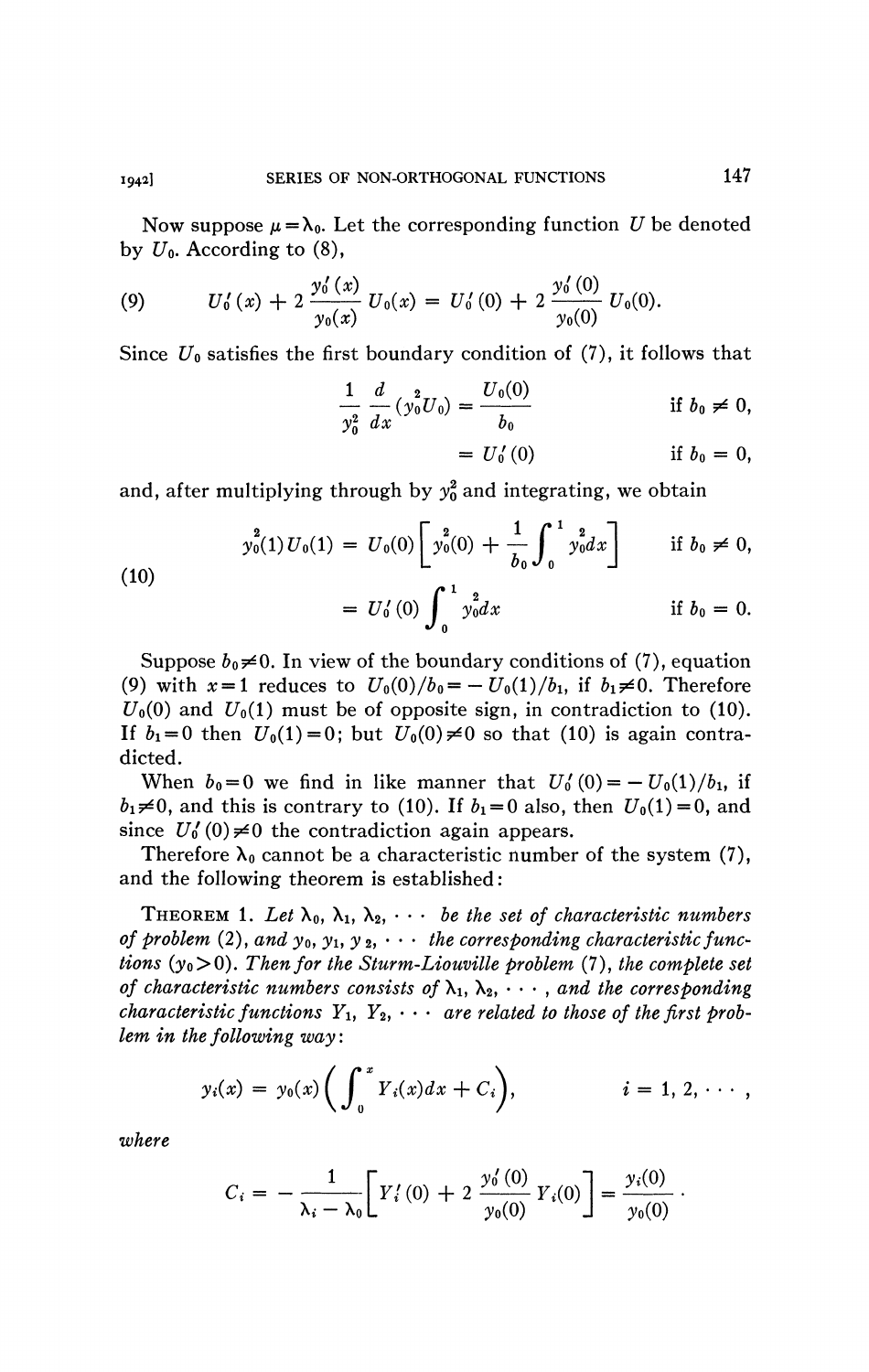3. The expansion theorem. Let  $f(x)$  be such that the function  $d(f/y_0)/dx$  belongs to the class  $L^2(0, 1)$ . The generalized Fourier series corresponding to the latter function, with respect to the functions  $Y_i$ , is

$$
\sum_{1}^{\infty} A_i Y_i(x)
$$

where

$$
A_i \int_0^1 y_0^2 Y_i^2 dx = \int_0^1 y_0^2 \frac{d}{dx} \left( \frac{f}{y_0} \right) Y_i dx, \quad i = 1, 2, \cdots.
$$

The formula (1), with  $g = 1$ , applies to this series. Therefore, in view of the above relation between  $Y_i$  and  $y_i$ , we can write

$$
(11) \qquad \int_0^x \frac{d}{dx} \left( \frac{f}{y_0} \right) dx = \sum_{1}^{\infty} A_i \left[ \frac{y_i(x)}{y_0(x)} - \frac{y_i(0)}{y_0(0)} \right], \qquad 0 \le x \le 1.
$$

This is an expansion in terms of the non-orthogonal characteristic functions of problem (2). The convergence of the series is uniform.

In order to improve the form of this result, we now assume that the derivative  $f'(x)$  exists and is bounded when  $0 \le x \le 1$ , and that it belongs to the class  $L(0, 1)$ . The derivative of  $f/y_0$  then belongs to  $L^2(0, 1)$ , and (11) can be written

(12) 
$$
y_0(0)f(x) - f(0)y_0(x) = \sum_{1}^{\infty} A_i [y_0(0)y_i(x) - y_i(0)y_0(x)].
$$

We can multiply all terms here by  $y_0(x)$  and integrate over the interval (0, 1). The member on the right then becomes, in view of the modified orthogonality property (5),

$$
- \sum_1^{\infty} A_i \{B(y_0, y_0)y_i(0) + b_1y_0(1)[y_0(0)y_i(1) - y_i(0)y_0(1)]\}.
$$

Using equation (12) with  $x=1$  here, we can write this series as

$$
- B(y_0, y_0) \sum_{1}^{\infty} A_i y_i(0) - b_1 y_0(1) [y_0(0) f(1) - f(0) y_0(1)],
$$

$$
y_0(0)B(f, y_0) - f(0)B(y_0, y_0) = - B(y_0, y_0) \sum_{1}^{\infty} A_i y_i(0).
$$

Hence the series appearing here converges and can be written